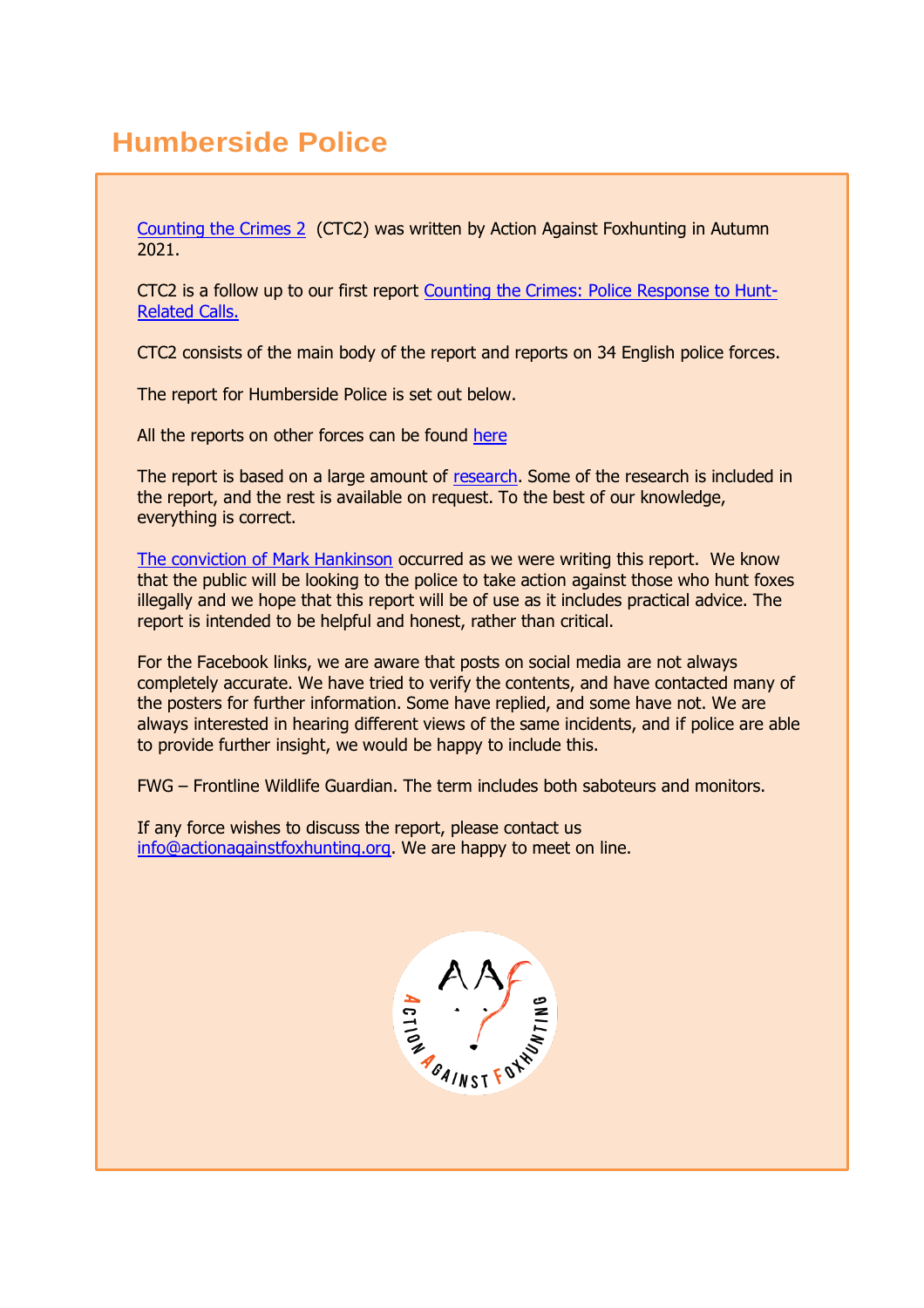### **How did the force respond to CTC? You can select multiple options.**

- One email
- ✓ Exchange of emails
- ✓ Meeting
- No response at all

### **For email response - was the response detailed?**

- ✓ Yes
- No

### **How do you rate the email response?**

| 1 2 3 4 5 |  |  |
|-----------|--|--|
|           |  |  |

### **Why have you given this rating?**

Humberside Police were the first force to reply with an invitation to a meeting. This set the standard for other forces. It also showed us that if a force wanted to engage, they could.

### **Were there follow up emails and did the force reply?**

✓ Yes

 $-$  No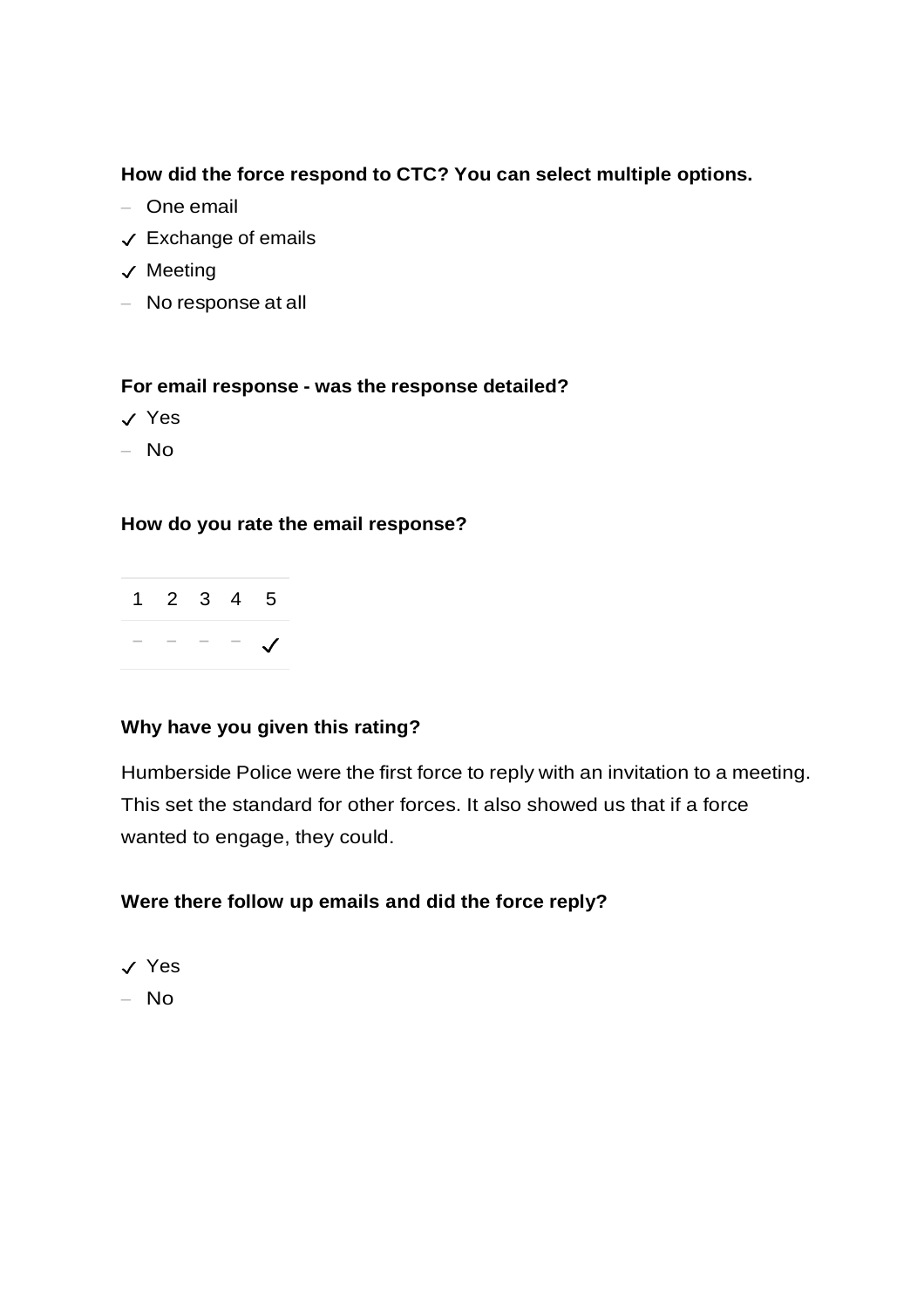**For the forces who met with us, how do you rate this response?**



### **Why have you given this response?**

Humberside Police are very keen to wipe out "unconscious bias" in their force. This was the reason they wanted to meet with AAF. That said, a couple of the suggestions (eg making a video for the police) were not followed up after the meeting, despite reminders,

### **For the forces who met with us, how open were they?**

|  | $1 2 3 4 5$     |  |
|--|-----------------|--|
|  | $  \sqrt{}$ $-$ |  |

### **For the forces who met with us, how useful was the meeting?**

|  | 1 2 3 4 5 |  |
|--|-----------|--|
|  |           |  |

### **Why have you given this response?**

This meeting was particularly useful as it was the first AAF had with police. We understood the police better after this meeting. With regard to Humberside Police themselves, the meeting was useful as it showed us that some forces were very aware of unconsciousbias and perceived bias, and wanted to take action.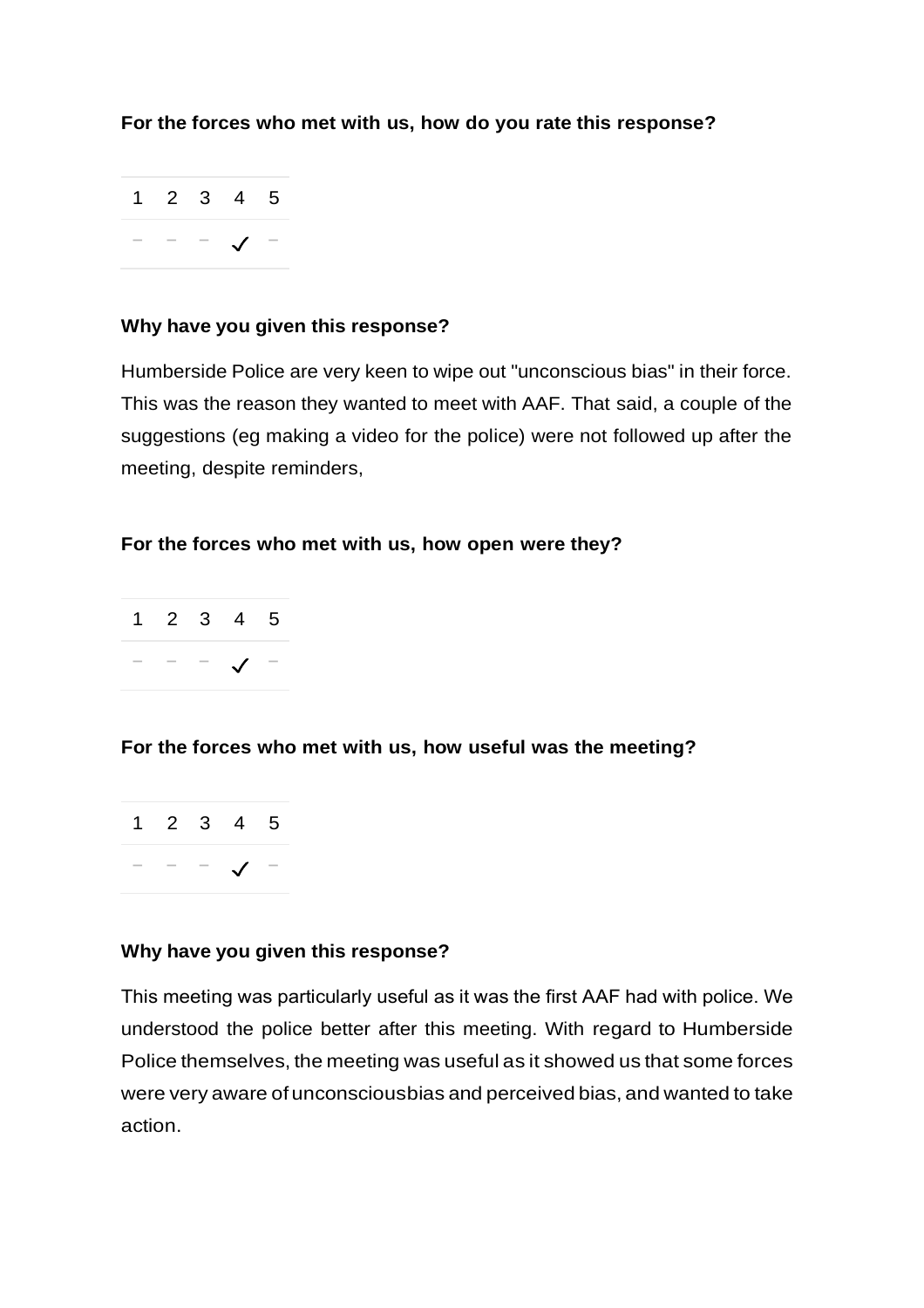### **How willing was this force to take onboard what we said?**

1 2 3 4 5 − − − ✓ −

### **Why have you given this response?**

Aside from bias, we wanted police forces to recognise the scale of the lawbreaking by the hunts. This was not fully recognised by Humberside, despite the webinar (which came out after our first meeting). That said, their response to our "Field Guide for Officers" was positive. They said aide memoir/training ideas were discussed at rural wildlife crime meetings and their 'aide memoire' amended (although we don't know how).

### **Has this force taken any actual steps to improve their relationship with FWGs?**

- ✓ Yes
- No
- Other

#### **What steps have they taken?**

Humberside Police arranged another meeting with us - where we spoke to other officers and concerned parties. The issue, once again, was bias against FWG groups and this force's eagerness to take action. Yes in that they are keen to prevent repeat of occasions where untrained officers may have given the impression of being biased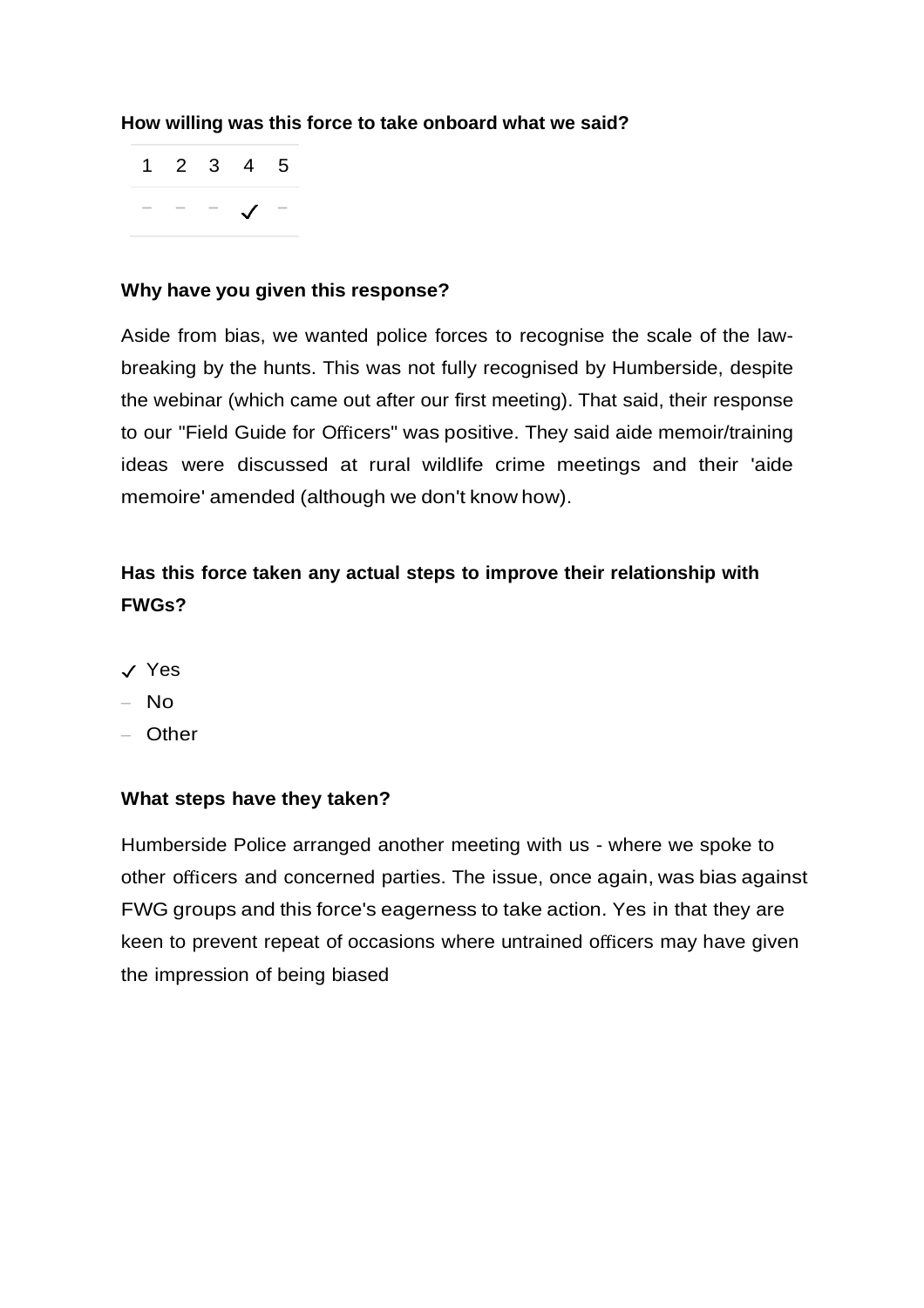## **Does this force have an aide memoire or any guide to policing illegal hunting?**

- ✓ Yes
- No

### **What do you think of the guide/aide memoire?**

Unknown

### **Why have you given this response?**

There is an aide memoire, but we have not been able to see it yet. They call it their 'Op Order' and say it contains operationally sensitive information

### **How well trained are the police in this force?**

| 1 2 3 4 5      |  |  |
|----------------|--|--|
| $\sqrt{ }$ - - |  |  |

### **Why have you given this response?**

Over 60 officers have received wildlife crime training. However, there have been two high-profile incidents where Humberside Police have attended a hunting incident and in both incidents, they have shown a misunderstanding of the law.

They have pledged to improve this in all emails we have received and in both meetings. They described interaction with those opposed to illegal fox hunting as important and are open to advice and help. They see training as an "investment". Their second meeting with us was considered CPD.

**How do you rate this force's behaviour in the field with regard to illegal foxhunting and incidents involving FWGs?**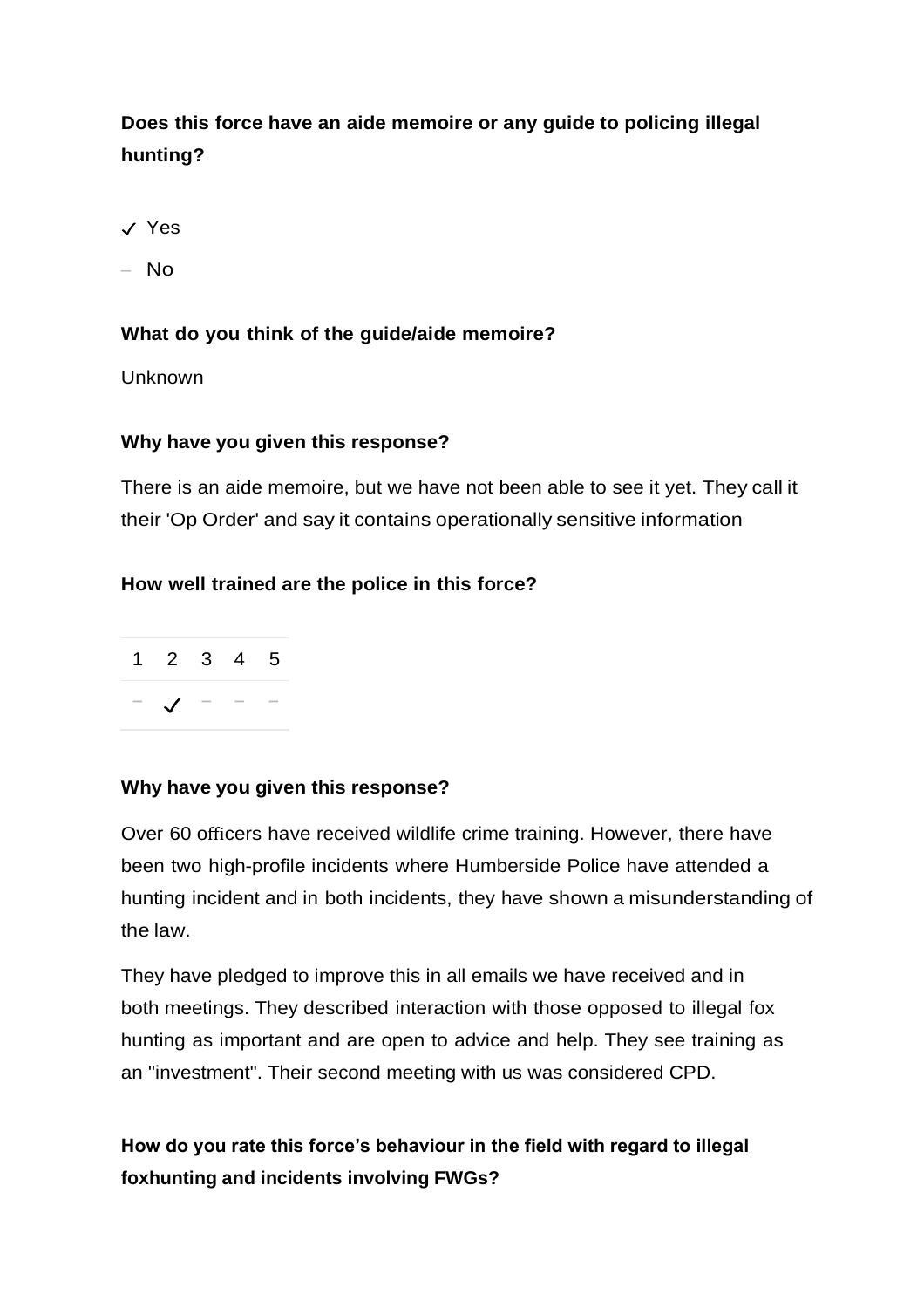- Always appear biased
- Usually appear biased
- ✓ Sometimes appear biased
- Rarely appear biased
- Never appear biased

### **Why have you given this response?**

Humberside Officers are mixed. In one reported incident, one of the officers who attended appeared unbiased, the otherofficer did appear biased.

**Looking at the response to our FOI asking about police systems and organisation with regard to foxhunting, how do you rate their ability to take action on illegal foxhunting?**



### **Why have you given this rating?**

It is promising that Humberside Police want to eradicate unconscious or perceived bias against FWGs. This is a starting place and we hope that in the field, officers will pay more attention to what the FWGs are actually saying and understand that they do know what they are talking about. However, until officers have a better idea of the law, they are unlikely to be able to enforce it.

The number of trained officers is also promising.

The force is open to using drones. They worked hard to present a good case to the CPS re the Holderness kill and were disappointed and frustrated by the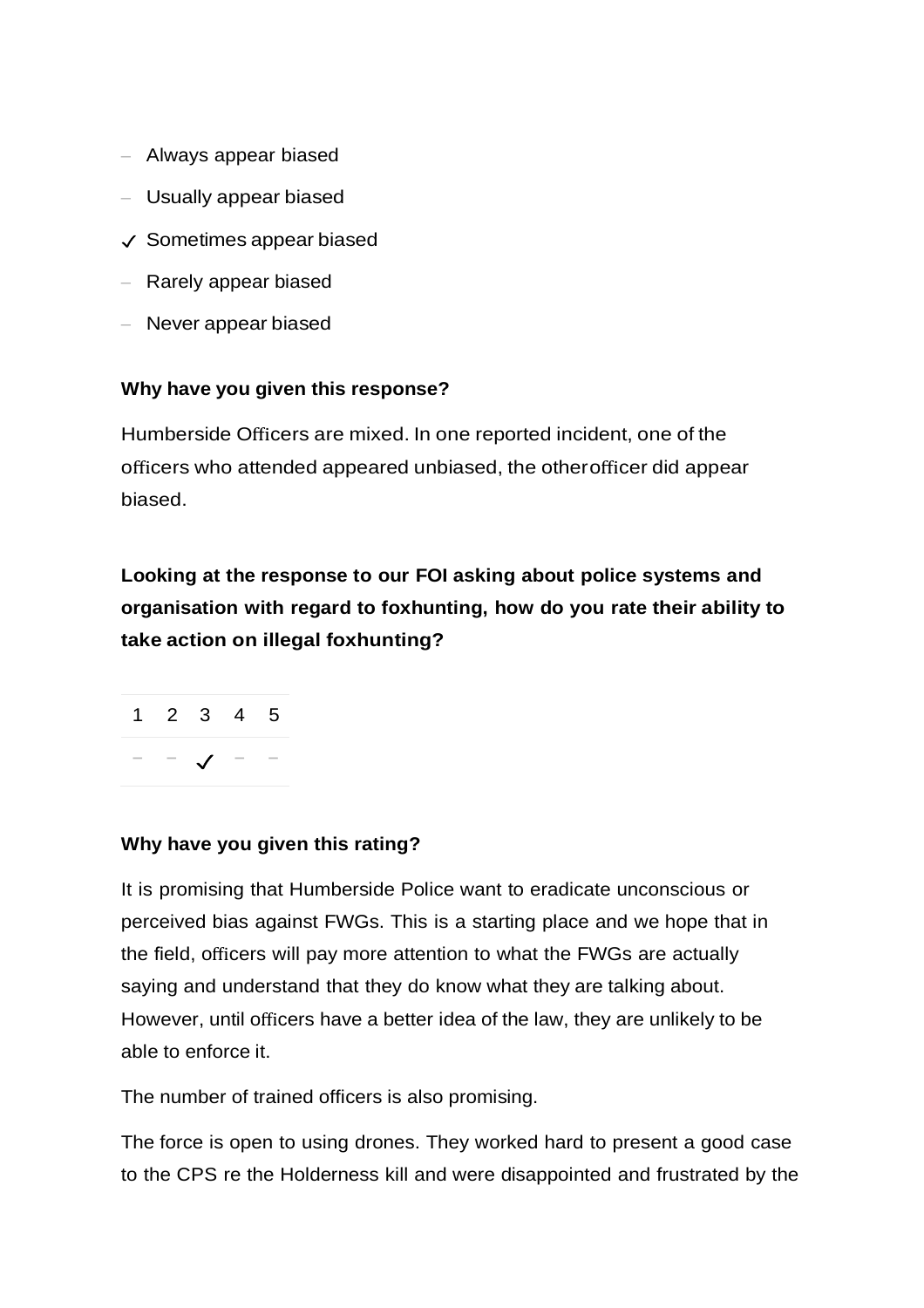CPS rejecting it. They looked over the case again afterwards in the hope they could learn from it.

## **Do you think the force focuses too heavily on public order as opposed to dealing with illegal foxhunting?**

- Yes
- No
- ✓ Other

### **Why have you given this response?**

Again, Humberside Police are mixed. In one reported incident, they appeared to be giving a mink hunt a police escort past FWGs. This suggests that, whatever their view of hunting, they wanted to prevent a public order incident. But, the escort looked as if police had a pro hunting bias.

### **Overall, how do you rate this force?**

**Take into account willingness to engage with AAF, willingness to engage with FWGs, actions in the field etc.**

1 2 3 4 5 − − ✓ − −

### **In the opinion of AAF, how can this police force improve?**

Humberside Police officers need to adopt a consistent approach to illegal foxhunting.

All officers would benefit from a much greater understanding of the issues surrounding illegal hunting and the motivations of FWGs. We have created three helpful documents: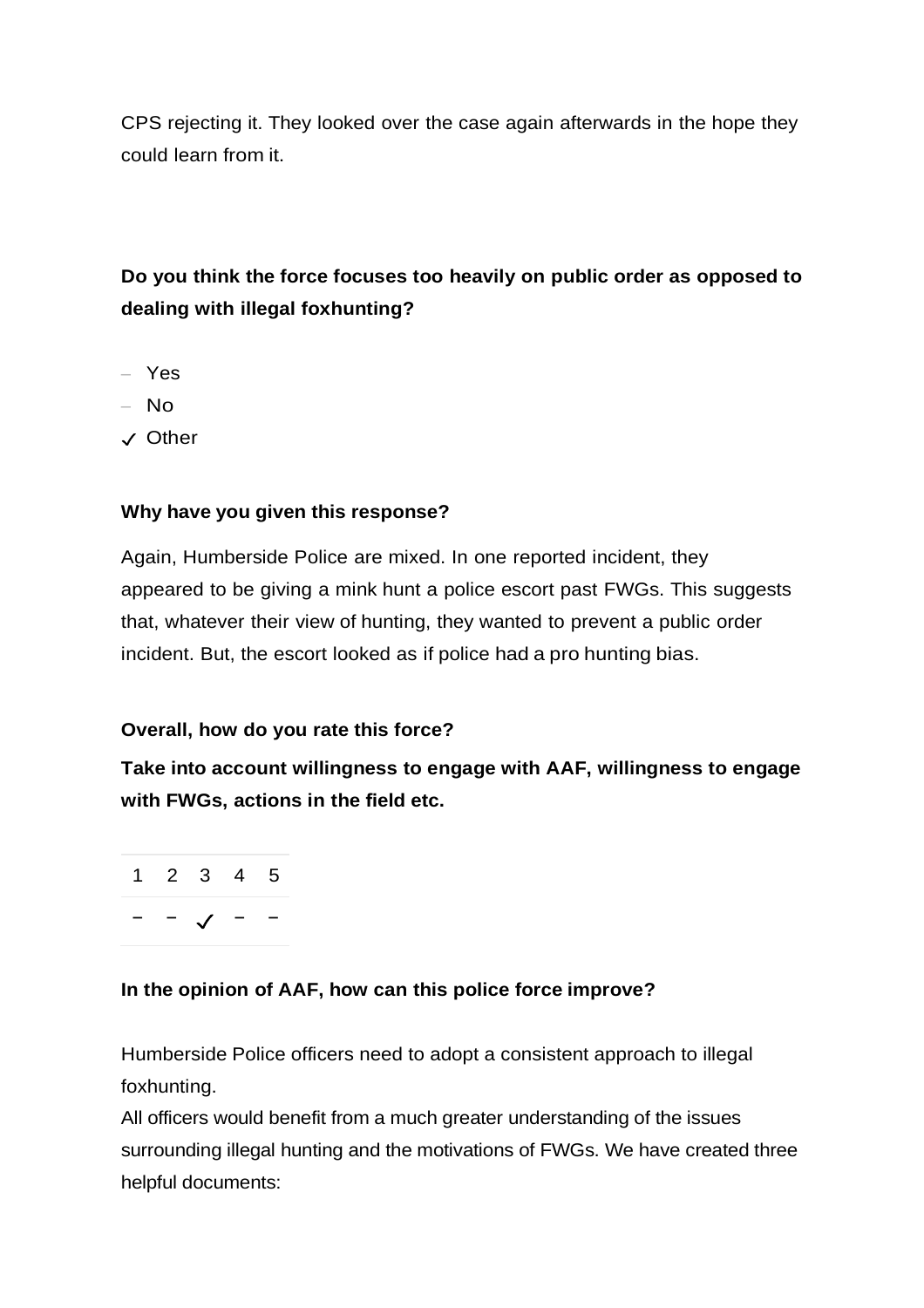[Practical Advice for All Officers](https://www.actionagainstfoxhunting.org/wp-content/uploads/2021/11/B-1411-Practical-Advice-for-all-Police-Forces.pdf) – this includes training advice [A Field Guide for Officers](https://www.actionagainstfoxhunting.org/wp-content/uploads/2021/11/A-1411-FIELD-GUIDE-ILLEGAL-FOXHUNTING.pdf) – to use if they are called to a hunt A Study - [Why sabs and monitors are not protesters.](https://www.actionagainstfoxhunting.org/wp-content/uploads/2021/11/A-1411-Why-sabs-and-monitors-arent-protesters.pdf) – an insight FWG organisations.

Regardless of the outcome of any court cases relating to the Hunting Office webinars which were exposed November 2020, what was stated in the recordings cannot be unsaid. The Hunting Office made it clear trail hunting IS fox hunting and there was much talk about ways to create a "smokescreen" to cover up illegal hunting. Disrespectful comments were made about the police. The Hunting Office represents all registered hunts in England and Wales therefore the discussions were relevant to all police forces. Like all forces, Humberside should recognise the scale of the lawbreaking and devise a strategy for dealing with it.

Humberside Police need to train all officers likely to attend a hunting incident on the Hunting Act. Too many officers have shown ignorance in the field. The force should also recognise that if they do escort a vehicle attending a mink hunt, some sort of explanation as to why they decided to do this, would help.

# **Hit reports and media reports mentioning Humberside Police and hunting.**

#### <https://www.facebook.com/Humbersabs/posts/255120992727841>

8/9/12. FWGs spoken to by police – two different attitudes from two different PCs. The male officer does appear to have taken the hunt's side regarding the accusation of trespassing.

A complaint was made and this statement subsequently made by Humberside police November 2020 -

"This complaint review is not upheld, but I would like to ask Humberside Police PSD to ensure that a supervisor has a conversation with PC Tissiman, reflecting on the comments and the fact that, no matter how well intentioned they were, how they